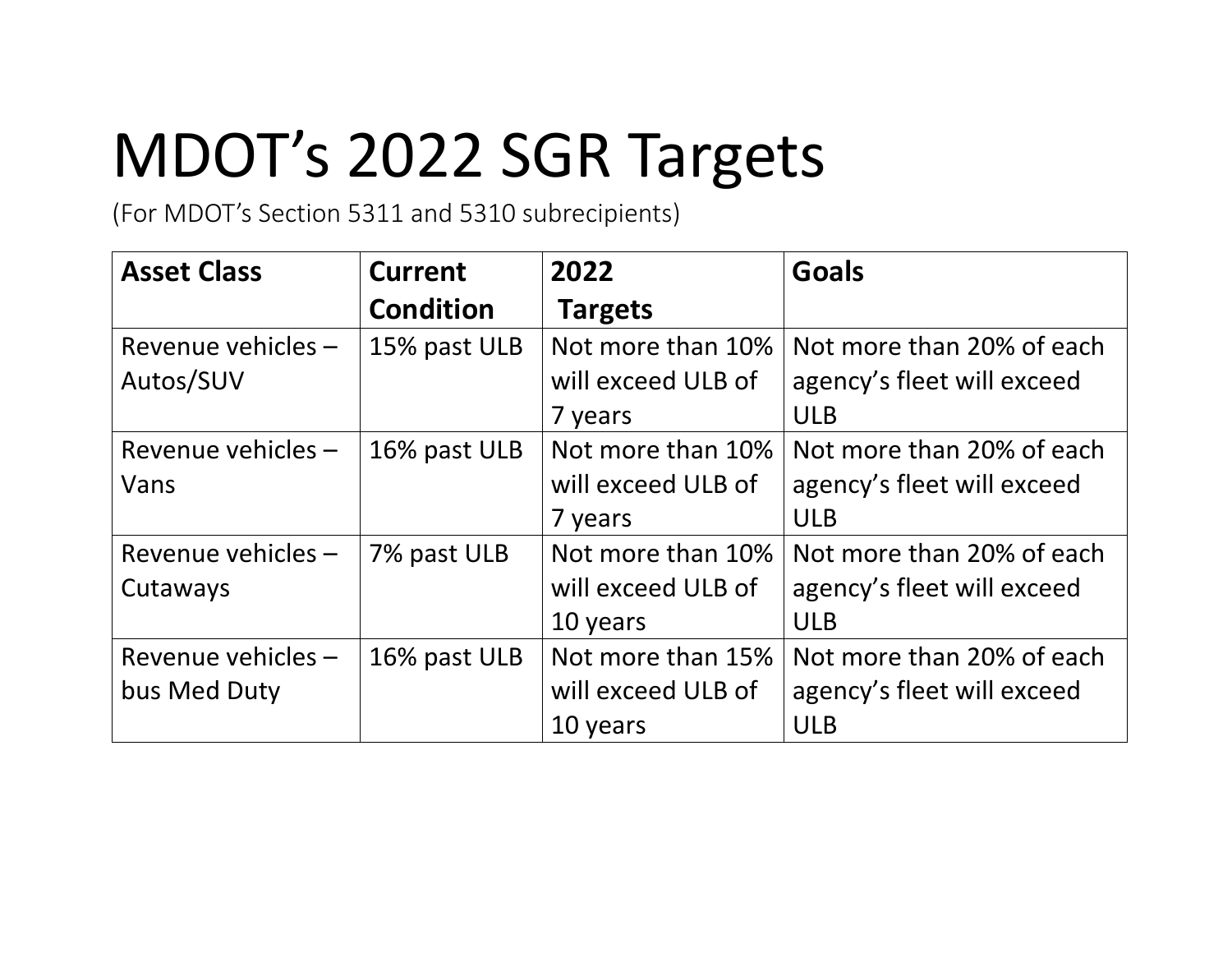| Revenue vehicles - | 5% past ULB  | Not more than 15%  | Not more than 20% of each  |
|--------------------|--------------|--------------------|----------------------------|
| bus Med Hvy Duty   |              | will exceed ULB of | agency's fleet will exceed |
| and Large          |              | 14 years           | <b>ULB</b>                 |
| Revenue vehicles - | 20% past ULB | Not more than 40%  | Not more than 50% of each  |
| <b>Ferry Boat</b>  |              | will exceed ULB of | agency's fleet will exceed |
|                    |              | 42 years           | <b>ULB</b>                 |
| Non-Revenue        | 71% past ULB | 50% may exceed     | Not more than 50% of each  |
| Service vehicles   |              | ULB of 7 years     | agency's fleet will exceed |
|                    |              |                    | <b>ULB</b>                 |
| Non-Revenue        | 72% past ULB | 100% may exceed    | Local decision, MDOT does  |
| Admin vehicles     |              | ULB of 7 years     | not set a goal or provide  |
|                    |              |                    | funding                    |
| Equipment over     | 47% past ULB | Not more than 50%  | Not more than 50% of each  |
| \$50,000           |              | will exceed ULB    | agency's equipment         |
|                    |              | (varies)           | inventory will exceed ULB  |
| Facilities*        | 3% past ULB  | Not more than 5%   | Not more than 50% will     |
|                    |              | will exceed ULB    | receive a rating of 3 or   |
|                    |              | (assessment rating | lower                      |
|                    |              | less than 3)       |                            |